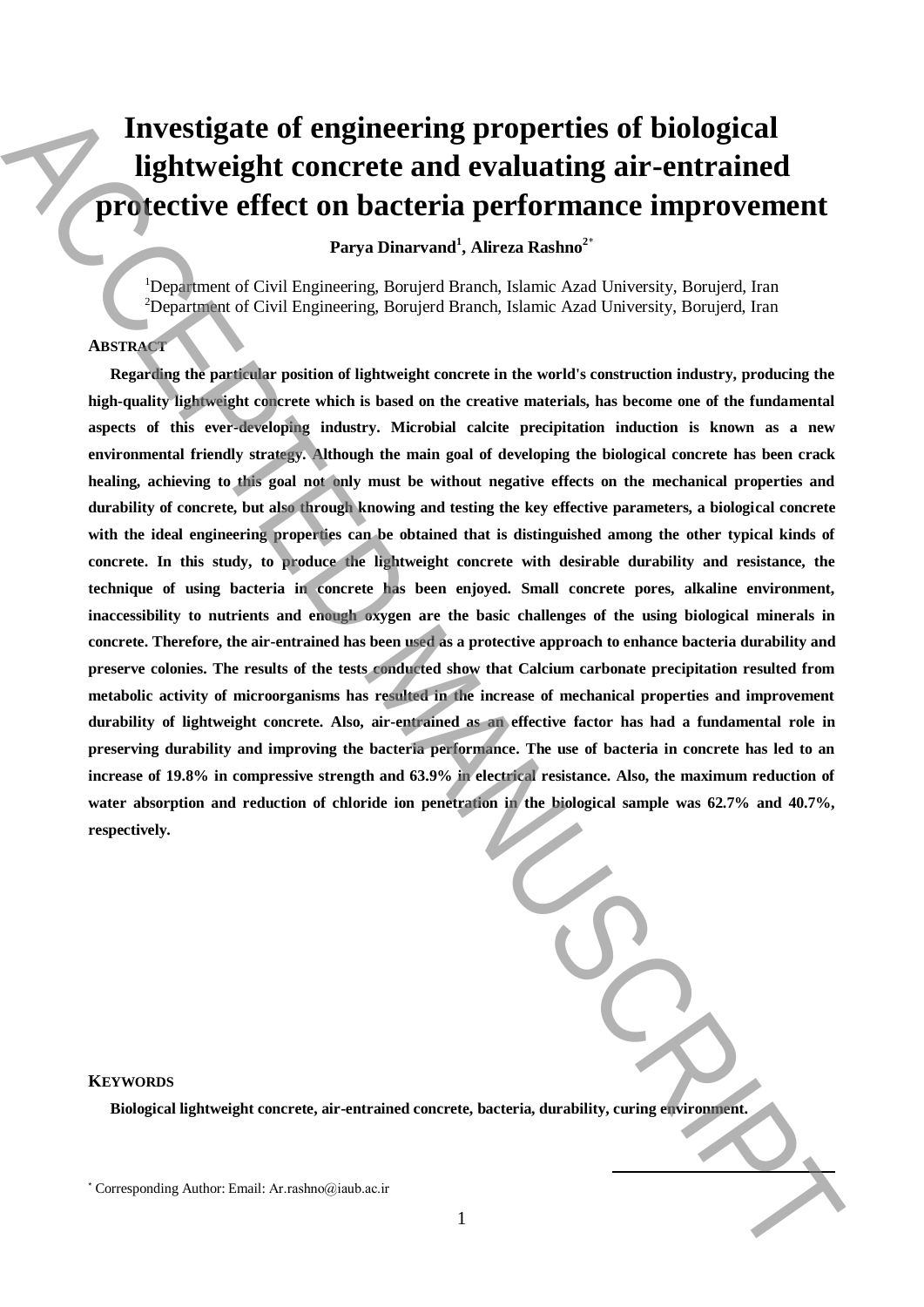# **1. Introduction**

The application of lightweight concrete is increasingly growing in construction industries today. These advantages include the low density, thermal insulation, reducing the dead load, and consequently reducing the seismic force to the structure [1]. However, the permeability and the mechanical properties of the lightweight concrete due to their light and porous aggregates within the concrete are relatively weaker compared to the ordinary concrete [2]. Various influential processes including temperature changes, external load, support-settlement and shrinkage leads to cracks in the concrete structure [3]. Moisture and other aggressive agents are able to permeate into the concrete through the cracks, causing negative effects on its durability by damaging the concrete[4]. Therefore, it is required to reinforce the concrete using a technique which not only prepares the conditions for the selfhealing of the concrete, but also improves its durability, and mechanical properties. The biological approach is a procedure compatible with the environmental concerns, making it a suitable choice to construct high quality concrete [5]. In the meanwhile, a review of the experimental data gained from the previous studies reveals the optimal concentration of the bacteria to enhance properties and improve durability and concrete to be ranging from  $10^3$  cells/ml to  $10^7$  cells/ml [6, 7]. In addition to the concentration of the bacteria, a number of other effective factors are to be taken into consideration while making the biological concrete. The bacteria durability during the mixing process [8], the lack of access of the bacteria to nutrients and oxygen [9], small pores, the dry environment, and the high pH value of the concrete matrix [10], are among the major challenges in using bacteria to make concrete. In the present study, in order to increase the viability of the bacteria in the concrete matrix, the air-entrained admixtures (AEA) have been used as an economical technique. In order to achieve the intended purpose, concentration have been utilized  $3.5 \times 10^6$  cells/ml. This article focuses on the following purposes: Interaction of Education Contents is increasingly. To showe interaction in the Synometric means of the Synometric means of the Synometric means of the Synometric means of the Synometric means of the Synometric means of th

- The investigation of the impact of the Sporosarcina pasteurii bacteria on the engineering performance of the lightweight biological concrete containing the silica fume.
- The investigation of the effects of the AEA on the bacteria performance and the formation of precipitation in the lightweight concrete.
- The comparison of the curing environment of the water containing calcium chloride and urea, and water.

## **2. Methodology**

To achieve the intended aims, the Sporosarcina pasteurii 1645 (DSM33) bacteria were taken from the Persian Type Culture Collection. To create one liter of an exclusive culture medium, 8 gr nutrient broth powder must be used. First of all, the prepared culture medium was sterilized at the temperature of 121  $\mathbb{C}^{\circ}$  in the autoclave. Then, 20 gr urea was added to the culture medium through a sterile filter. Finally, following the processing, the culture medium containing bacteria was placed in an incubator with the run of 200 rpm for 48 hours. The serial dilutions technique was used to identify the bacteria concentration. Additionally, through setting the wavelength of spectrometer at 600 nm, the optical density was determined. Finally, founded on the relevant literature, the bacteria concentration was set to be in an average range of the optimal concentrations (i.e.  $3.5 \times 10^6$  cells/ml). The grown bacteria were directly added to the concrete mixing water. Also, in making half of the specimens, AEA were used to make the durable air voids for the sake of protecting the bacteria under the harsh conditions of the concrete matrix. The specimens were cured in two different mediums; one medium was water and the other was water containing calcium chloride and urea. The aim of doing so was to investigate the possible effects of calcium sources on the improved performance of the bacteria.

In the present study, making concrete from specific aggregates like crashed granite, crystal stone, and lightweight expanded clay aggregate (leca) has been carried out. The criteria to evaluate the concrete performance included certain experiments, such as the compressive strength, scanning electron microscope, water absorption, electrical resistivity and rapid chloride permeability test (RCPT).

# **3. Discussion and Results**

The key parameter to improve the engineering properties of the biological concrete is the formation of mineral precipitation. In fact, the minerals precipitation pattern on the surface of the concrete and in its internal matrix varies for different conditions. It is clear high amounts of precipitations function as a protection on the surface of the concrete. Blocking the flow water path in the concrete, particularly in the early stages, has disrupted the cement hydration. Furthermore, limiting the access of the bacteria to nutrients, reduces carbonate calcium precipitation in the concrete. These factors lead to the reduction in the compressive strength in the sample BCA.